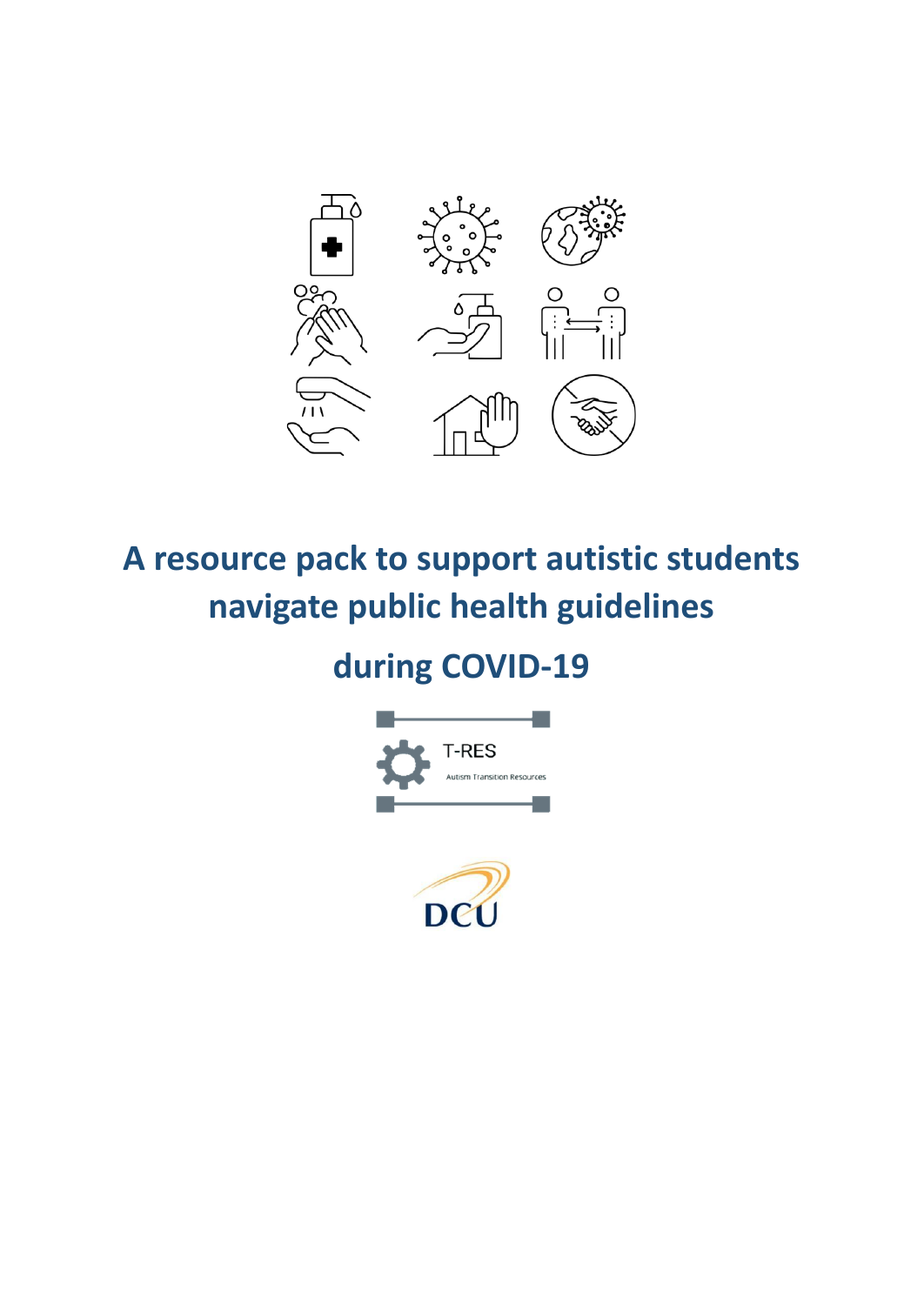



The following resource pack can be used as a tool to help your students navigate the health and safety environment which has changed due to Covid-19. It will help you to:

- i) plan and prepare
- ii) communicate
- iii) support your child as they take the necessary steps

*The resources included are designed to support children of different ages, aptitudes and abilities both at home, in school and in the community.*

# **CONTENTS LIST**

| Preparation & Planning | Page 3 |
|------------------------|--------|
|                        | Page 4 |
|                        | Page 5 |
|                        | Page 6 |
| Our resources          | Page 7 |
|                        |        |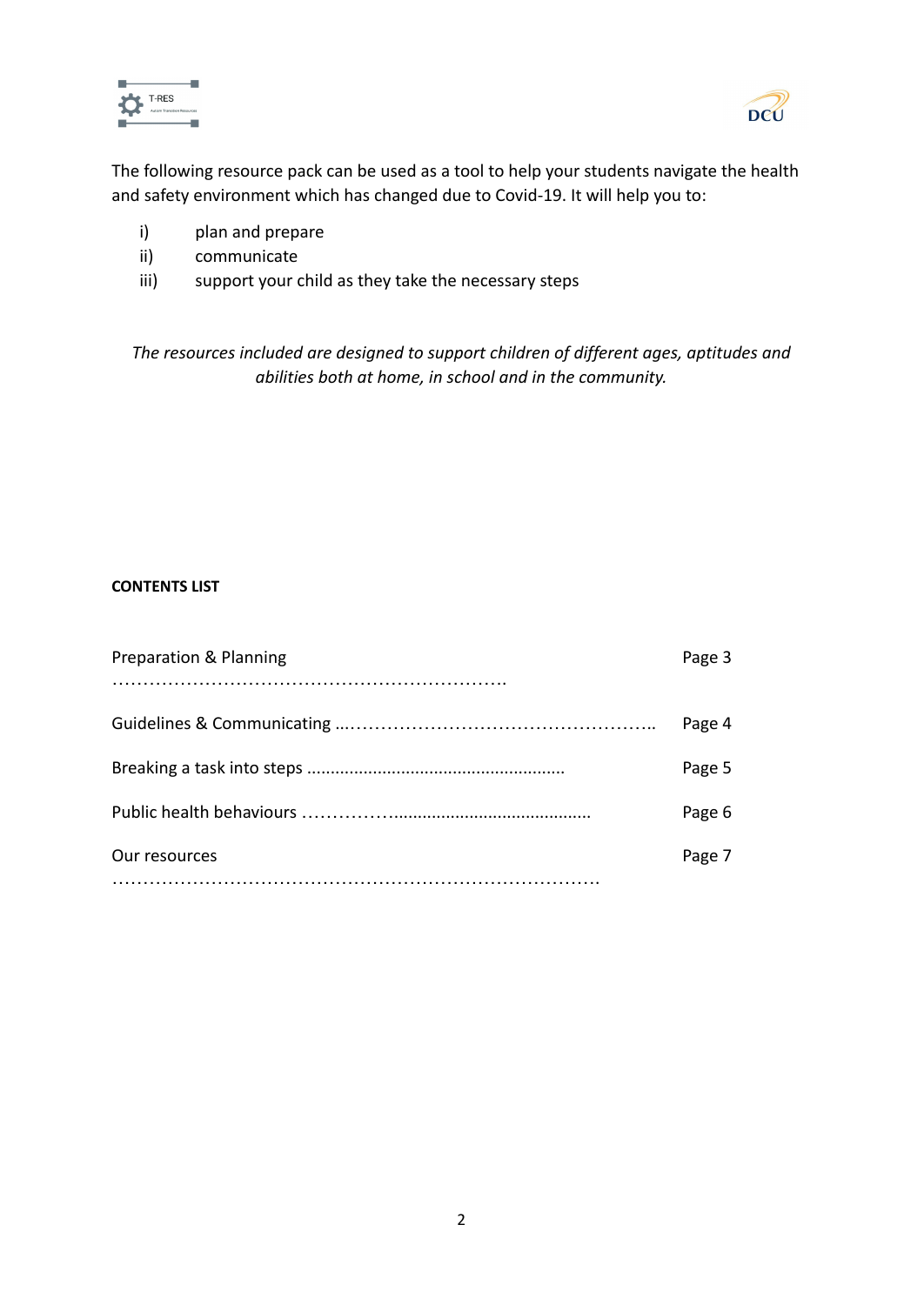



# Supporting children to navigate the Covid-19 public health guidelines:

an information document

#### Preparation and planning

This information based document is a basic guide to some of the public health measures that have been implemented during the Covid-19 pandemic. It also helps to prepare for encountering them and breaks down the issues into manageable steps. This approach enables us to:

- 1) plan and prepare
- 2) identify steps that the child can complete
- 3) support the child as needed
- 4) build on steps

As you get to know what measures are most challenging for your child or student, you can begin to plan for how to navigate the issue.

- Identify new or difficult activities and ways to integrate them into the day
- Identify possible challenges so they can be navigated

● Routine and scheduling are often very important. Preparing for a new or challenging activity can help to make it easier

● Sensory issues can also be a stumbling block so we need to try to find ways of alleviating this. This may be through sensory breaks, gradually approaching a new task or behaviour in a phased way, or trying different approaches (e.g, different types of masks may be more or less acceptable) .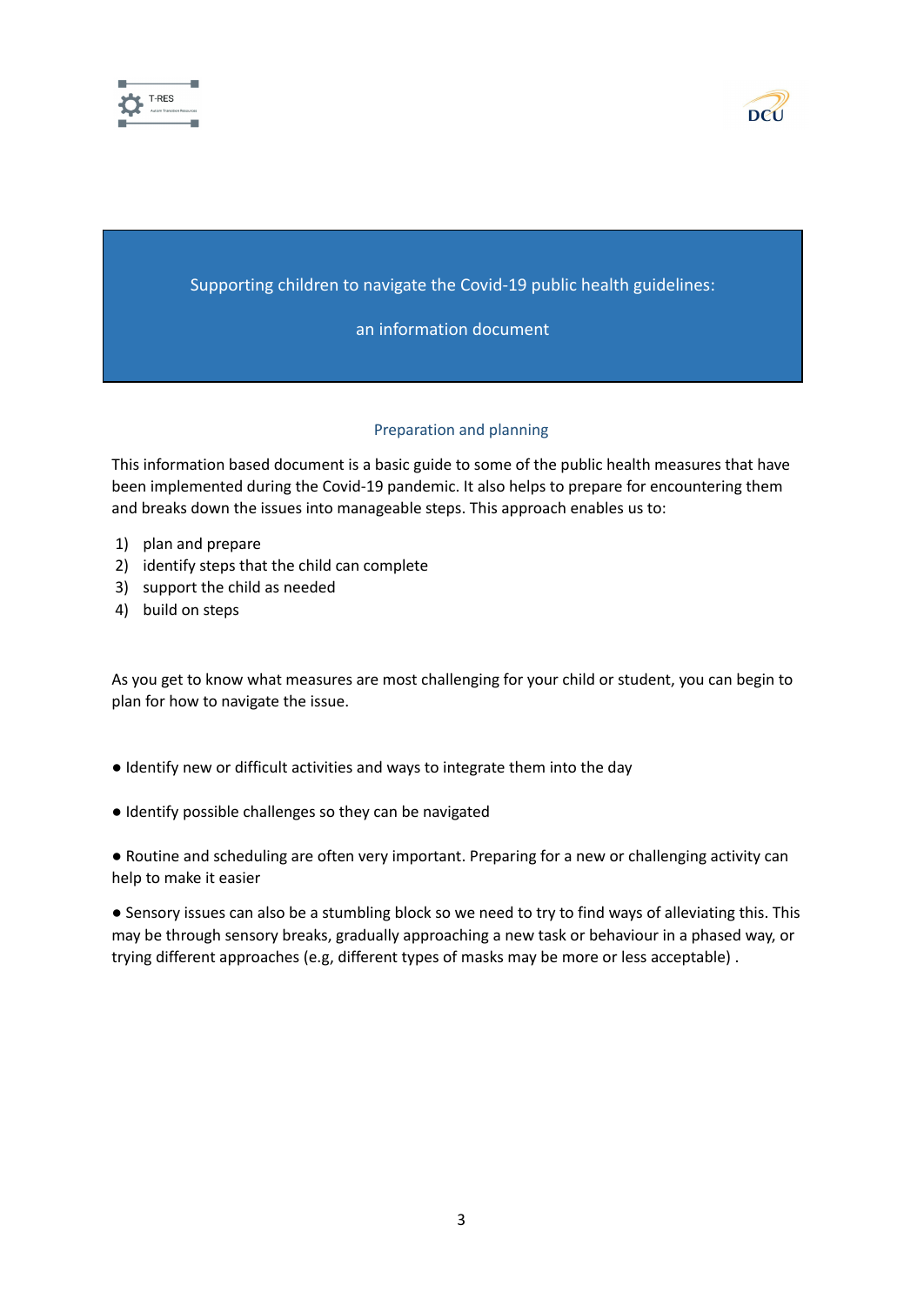



# **The Guidelines**

Government guidelines have changed regularly since the onset of the pandemic. It can be difficult to keep up on the latest guidelines but also means that it is important to prepare and plan for any new changes which are implemented. The resources in this toolkit are designed to help this process.

Regular hand washing, social distancing, and mask wearing indoors are widely recommended to reduce the spread of the disease.

These are all behaviours that may need to be taught or at the very least prompted for many students. Communication is the first step.

## **1. Communicating**

It is very important to communicate clearly with your student regarding new routines and changes around the virus more broadly.

- Your student's *visual schedule* can help to introduce a new activity. Use a picture or symbol for preparing and undertaking a new activity.
- Tell your student what these pictures mean.
- Creating and reading a *visual narrative* might be useful for communicating this message to your student. Make sure to include the picture used on the visual schedule in your visual narrative.
- Have your student use their visual schedule just before they get ready to undertake the new task .
- Some students will need a visual schedule to be shown to them as they start the task.
- Students will need you to let them know the task is about to start by
	- a) telling them, "It's time to….."
	- b) counting down "5, 4, 3, 2, 1" and or using a countdown strip or a timer
	- c) having them check their visual schedule.
- If your student likes to carry a distractor such as a favourite toy or a transition object that helps them ensure that it is available at all times.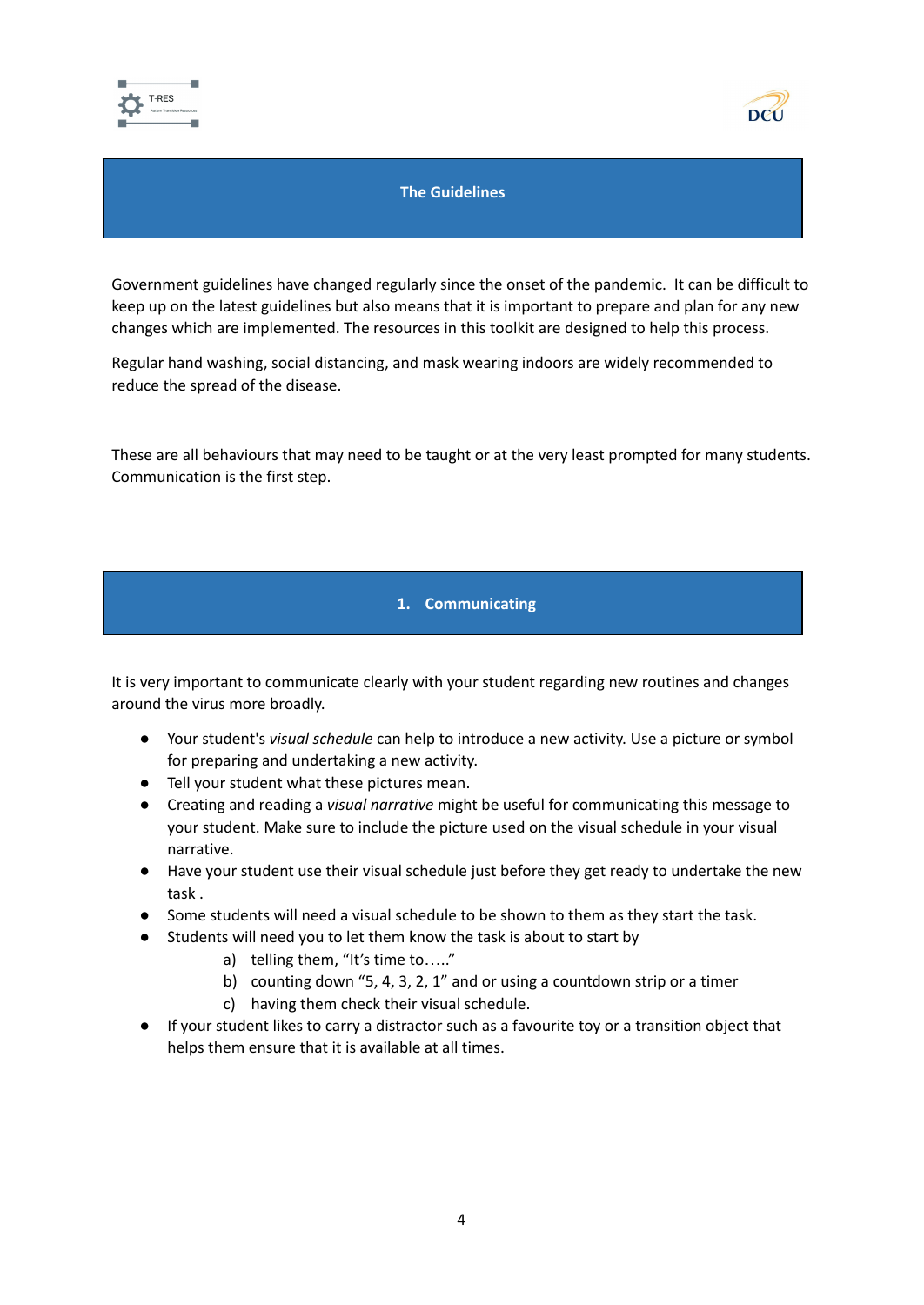



#### **2. Let's break the steps down for a new task or behaviour**

Any new task or behaviour may cause a problem. It can help to break it down into small achievable steps which can then be followed one by one. An example is given below for mask wearing:

Getting ready to wear a mask:

- 1) Check my schedule
- 2) When will I have to put on my mask?
- 3) When can I take it off?
- 4) Wash my hands
- 5) Get my mask

#### Wearing mask:

- 6) Put mask on over ears
- 7) Ensure it covers mouth and nose
- 8) Do not touch it while wearing it
- 9) Take it off
- 10) Put it away in a clean place or dispose of it

This example identifies eleven steps but there may be others. These steps will be specific to your child and the circumstances involved. Typically, smaller steps are used for students who are having difficulty. It may be useful to gradually build through the steps before completing them all. It may also be useful to wear the mask for a short time before building it up.

#### **3. Things to consider**

If your student is having difficulties it might be a good idea to:

- pick a time of day when your student is generally settled
- make sure that your student child doesn't feel like they are missing out on something happening
- keep supports in place even when the going is good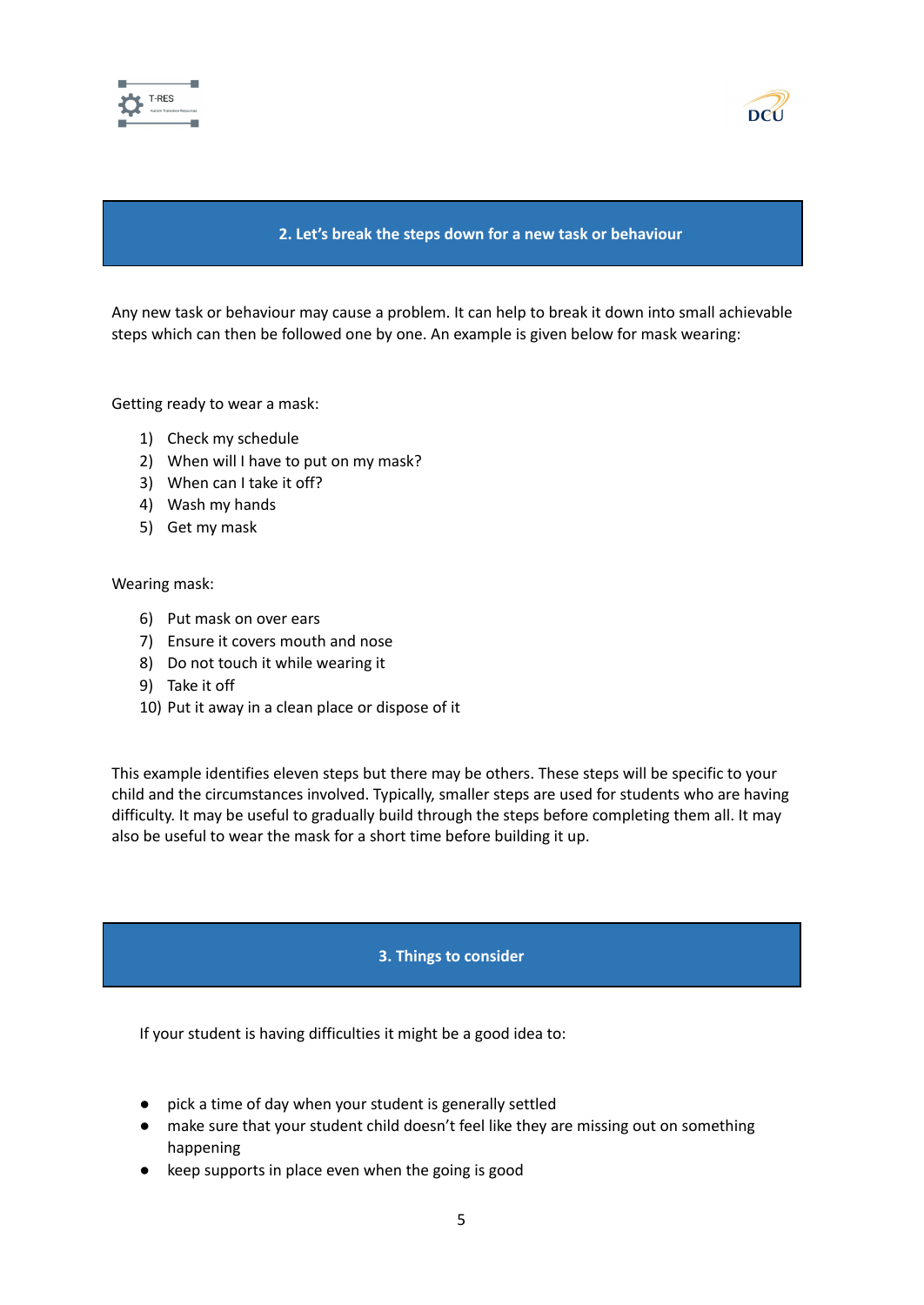



- choose an alternative day but *always* try again
- reward for your child's best efforts such as a word of encouragement, a smile, a high five or a thumbs up.
- use your child's token board or reward
- consider a different reward if this one is not effective
- remember that all steps of the activity might not be completed on the first attempt. Practice small manageable steps with your child to help them to gradually build on their success.

# 4. Specific public health behaviours

Social distancing requires us to stay further apart from one another than we usually would. Social distancing may be a difficult concept for some children. It is important that we follow the guidelines but these can be different depending on the setting.

This [social](https://www.middletownautism.com/news/coronavirus-social-distancing-social-story-3-2020) story from the Middletown Centre for Autism may be useful in preparing and practicing

Mask wearing is something that was quite alien to most of us prior to the pandemic but has become a regular part of life since Covid-19. It can cause a range of difficulties around communication, sensory and other issues.

- For how to properly wear a mask, see this [resource](https://autism-toolkit.ie/wp-content/uploads/2020/09/2-1use.pdf) that we've created
- Use this ASIAM [template](https://autism-toolkit.ie/wp-content/uploads/2020/09/2-3photo.pdf) to help children to recognise the face behind the mask
- It is also important to keep your mask clean. You can use this [resource](https://autism-toolkit.ie/wp-content/uploads/2020/09/2-2-1wash.pdf) for hand washing your [mask](https://autism-toolkit.ie/wp-content/uploads/2020/09/2-2-1wash.pdf) and this [resource](https://autism-toolkit.ie/wp-content/uploads/2020/09/2-2-2mask.pdf) for machine washing your mask

Hand washing has become very important due to the virus. Building it into your student's schedule may be important. We have included a resource at the end of this pack which outlines how hand washing may be integrated into a visual schedule. You may also want to think about breaking hand washing down into small manageable steps in order to teach it to your student. What are the steps involved? Look at the example for mask wearing and above then use the template at the end of this resource pack to help you to break down the steps involved. Can you think of things that are specific to your class situation? For example, using paper towels vs bringing your own towel; a tap that is lifted to turn on the water vs one that is twisted.). However, some children may not understand why or how we have to wash our hands or may have some sensory issues.

- This video from the HSE provides simple to follow instructions on for everyone on how to wash your [hands](https://www.youtube.com/watch?v=IsgLivAD2FE).
- Many children will find hand washing difficult in terms of sensory difficulties. This video from Sensory Integration Education provides tips on hand [washing](https://www.sensoryintegration.org.uk/News/8821506) for people with Sensory **[Difficulties](https://www.sensoryintegration.org.uk/News/8821506)**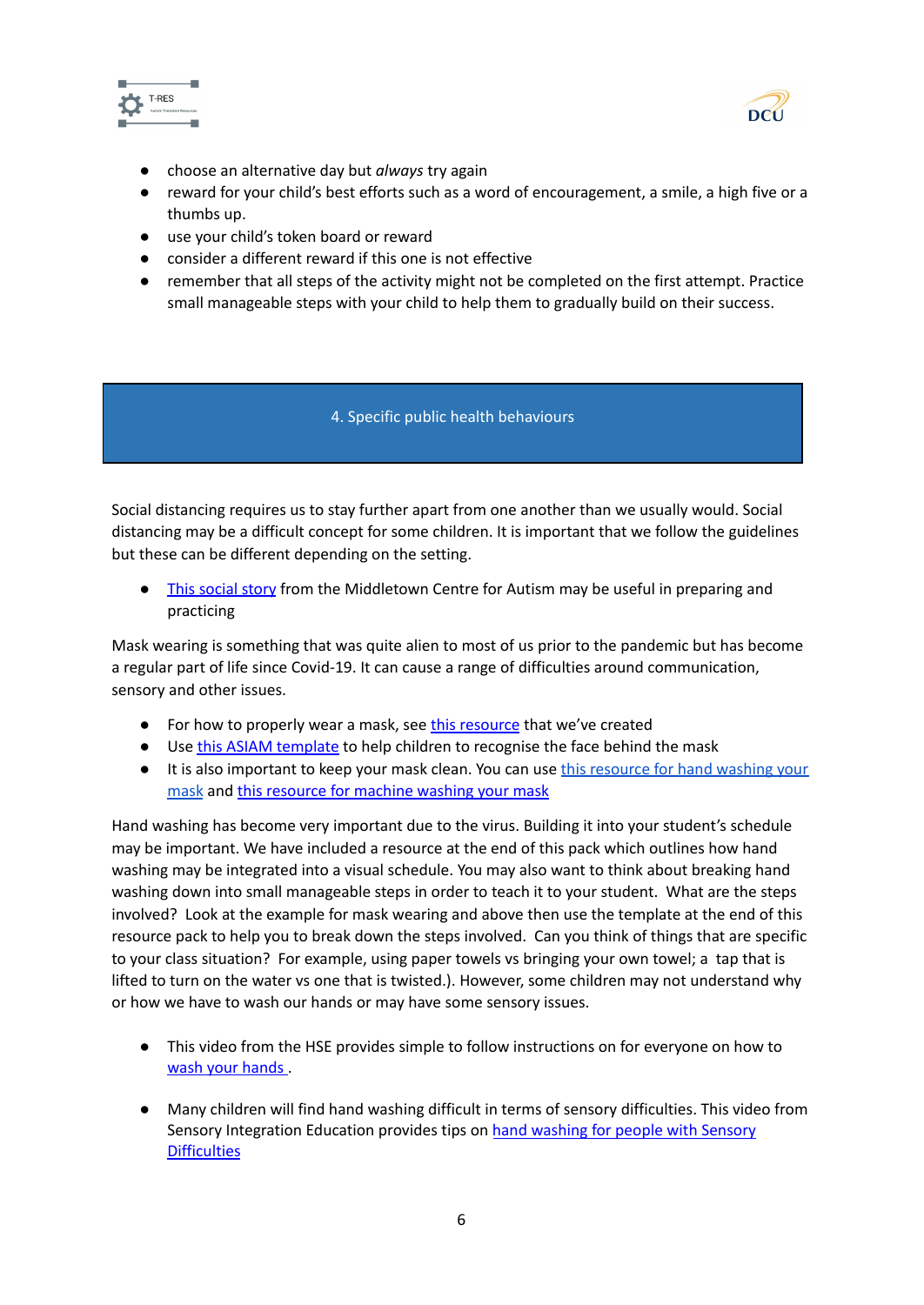



● Hand [sanitiser](https://autism-toolkit.ie/wp-content/uploads/2020/09/2-4stay.pdf) can be dangerous. Make sure to stay safe with our hand sanitiser safety guidelines.

| 5. Our resources |
|------------------|
|                  |

Let's break down the Steps for Hand Washing

- 1. Check my schedule
- 2. Turn on the Tap
- 3. Place one hand under soap dispenser
- 4. Press soap dispenser with other hand
- 5. Rub hands together under the water
- 6. Dry hands with towel

This example identifies six steps but there may be others. These steps will be specific to your student and the circumstances involved. Typically, smaller steps are used for students who are having difficulty or if the activity is new to them.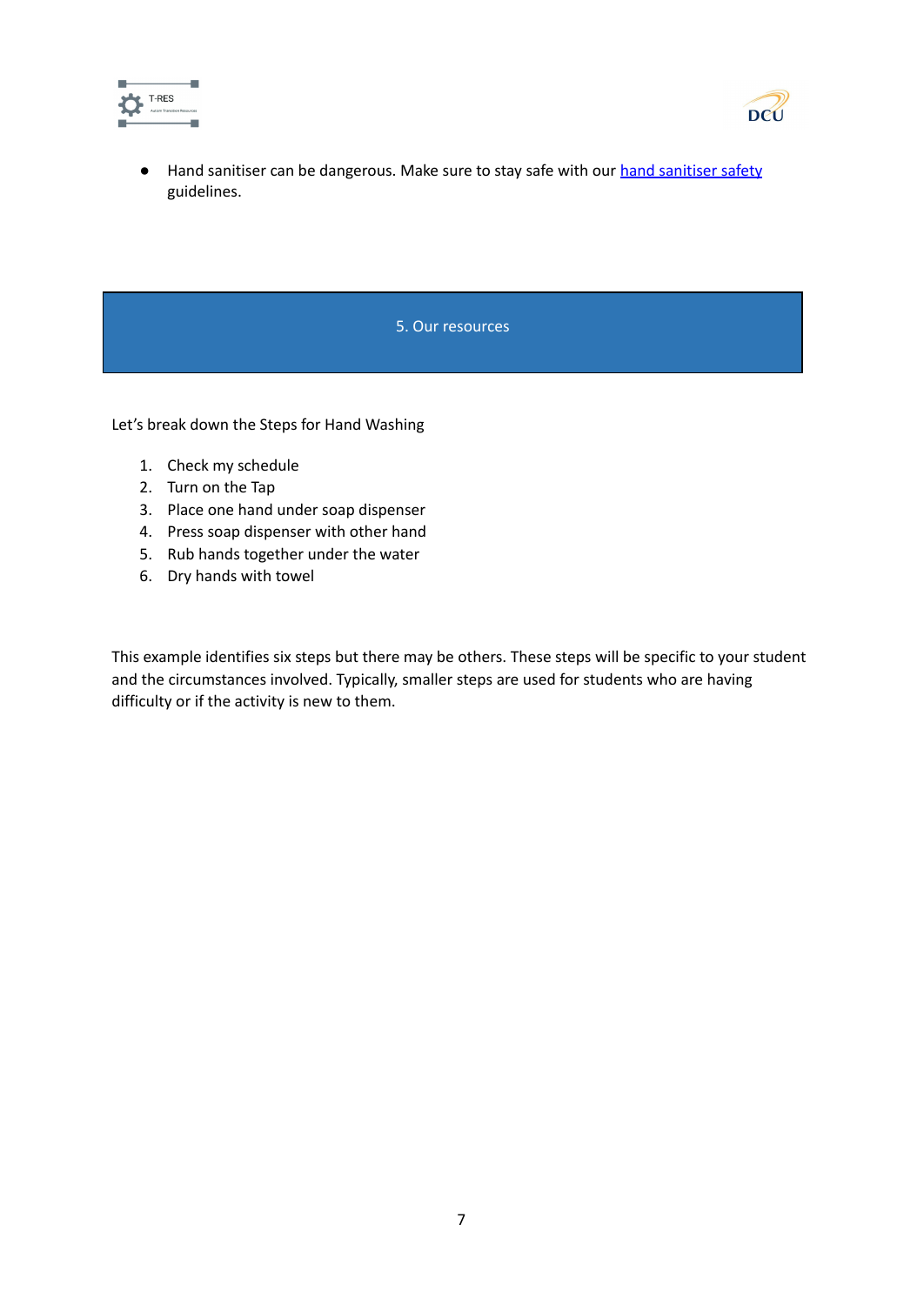



# Visual Schedule: Hand Washing

| Turn on the Tap     | Get some soap    |
|---------------------|------------------|
| Wash hands together | Turn off the tap |
| Dry hands           |                  |

For further support on public health guidelines such as queuing, social distancing, following one-way systems, and bubbles and pods; click [here](https://autism-toolkit.ie/wp-content/uploads/2021/04/Reminder-of-Public-Health-Interventions.pdf)